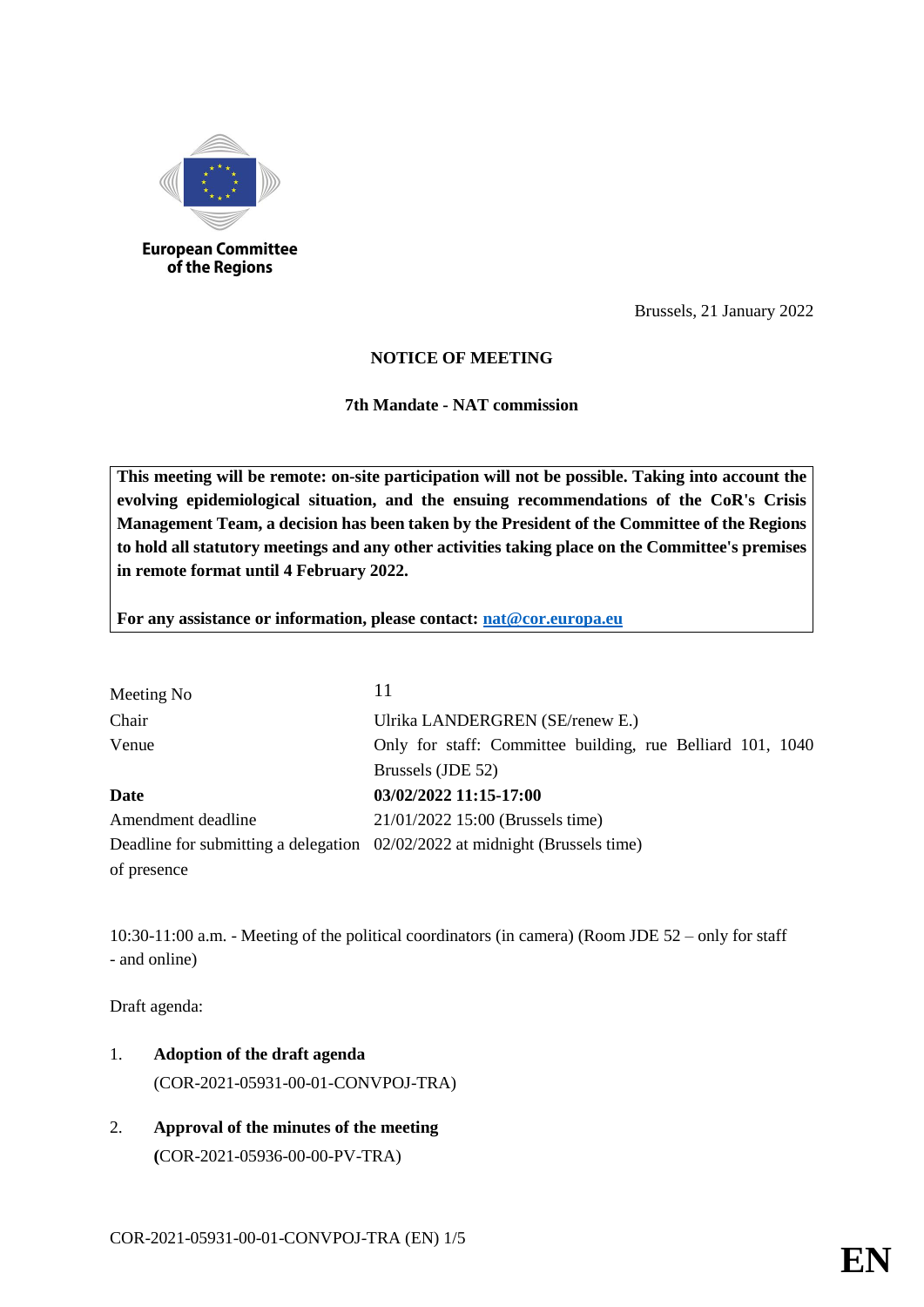### 3. **Statement by the chair**

### 4. **Organisation of future work**

For decision:

- 4.1 Opinions on the basis of consultations (Rule 41(a)) Appointment of rapporteurs
- 4.2 Own-initiative opinions (Rule 41b) i))
	- Decision to draw up an opinion
	- Appointment of rapporteurs
- 4.3 Own-initiative opinions (Rule 41b) ii))
	- Decision to request Bureau authorisation for an opinion
	- Provisional appointment of rapporteurs
- 4.4 Decisions not to draw up an opinion

COR-2022-00096-00-00-TCD-TRA

- 4.5 Ongoing work programme and decision on attributions by the president (COR-2021-05932-00-00-TCD-TRA)
- 4.6 Work Programme for 2022 of the NAT commission (COR-2021-06252-00-02-TCD-TRA) (COR-2021-06252-01-01-TCD-TRA)

For discussion:

4.7 Follow-up to opinions (COR-2021-05933-00-01-TCD-TRA)

## 5. **Opinions - First discussion and adoption**

| Title               | The future EU State aid rules for agriculture, rural areas<br>and forestry |  |  |  |  |
|---------------------|----------------------------------------------------------------------------|--|--|--|--|
| Rapporteur          | Guido MILANA (IT/PES)                                                      |  |  |  |  |
| Commission document | N/A                                                                        |  |  |  |  |
| Document            | COR-2021-05123-00-00-PA-TRA                                                |  |  |  |  |
| Type of opinion     | Own-initiative                                                             |  |  |  |  |
| Dossier             | $NAT-VII/022$                                                              |  |  |  |  |
| Debate              | Intervention of Gereon THIELE, Head of Unit - DG                           |  |  |  |  |
|                     | Competition, European Commission;                                          |  |  |  |  |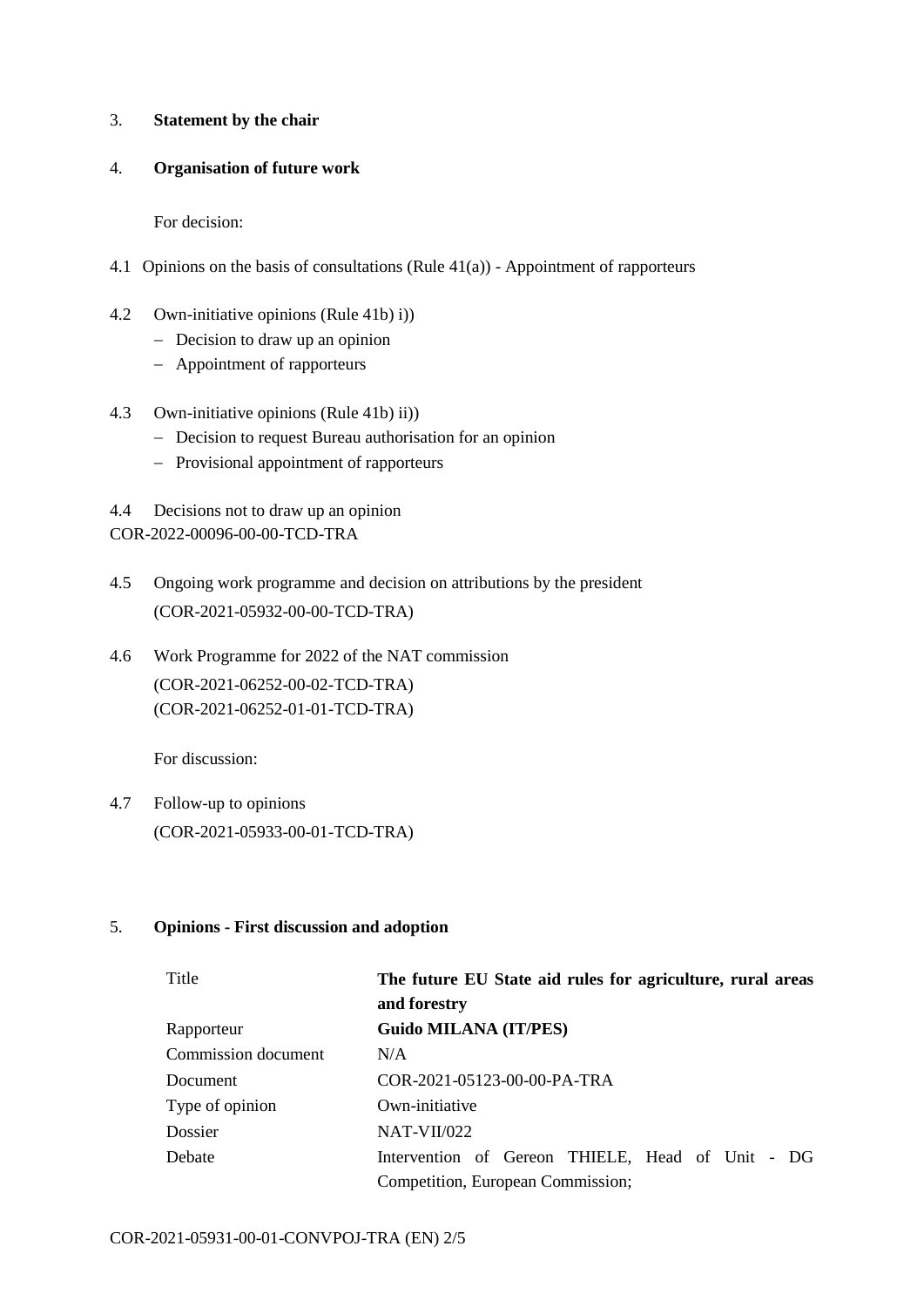| Adoption planned in the | 03/02/2022 |  |
|-------------------------|------------|--|
| commission              |            |  |
| Adoption planned in the | 28/04/2022 |  |
| plenary session         |            |  |

## 6. **Opinions - First discussion and adoption**

| Title                                 | European Health Emergency preparedness and Response       |  |
|---------------------------------------|-----------------------------------------------------------|--|
|                                       | <b>Authority</b>                                          |  |
| Rapporteur                            | <b>Christophe CLERGEAU (FR/PES)</b>                       |  |
| Commission document                   | COM (2021) 576                                            |  |
| Document                              | COR-2021-04928-00-00-PA-TRA                               |  |
| Type of opinion                       | Own-initiative                                            |  |
| Dossier                               | $NAT-VII/023$                                             |  |
| Debate                                | Intervention of Wolfgang PHILIPP, Acting Director, Deputy |  |
|                                       | Head of HERA, and Hans DAS, Director for Emergency        |  |
|                                       | Management and rescEU;                                    |  |
| Adoption planned in the<br>commission | 03/02/2022                                                |  |
| Adoption planned in the               | 28/04/2022                                                |  |
| plenary session                       |                                                           |  |

### **13.00-14.30 – Lunch break**

# 7. **Opinions - First discussion and adoption**

| Title                                      | <b>New EU Forest Strategy for 2030</b>                                                                                                          |  |  |  |
|--------------------------------------------|-------------------------------------------------------------------------------------------------------------------------------------------------|--|--|--|
| Rapporteur                                 | <b>Joan CALABUIG RULL (ES/PES)</b>                                                                                                              |  |  |  |
| Commission document                        | COM (2021) 572                                                                                                                                  |  |  |  |
| Document                                   | COR-2021-04822-00-02-PA-TRA                                                                                                                     |  |  |  |
| Type of opinion                            | Own-initiative                                                                                                                                  |  |  |  |
| Dossier                                    | $NAT-VII/024$                                                                                                                                   |  |  |  |
| Debate                                     | Intervention of Ulrike MÜLLER (DE/Renew Europe), EP<br>rapporteur, and Humberto DELGADO ROSA, Director,<br>European Commission, DG Environment; |  |  |  |
| Adoption planned in the<br>commission      | 03/02/2022                                                                                                                                      |  |  |  |
| Adoption planned in the<br>plenary session | 28/04/2022                                                                                                                                      |  |  |  |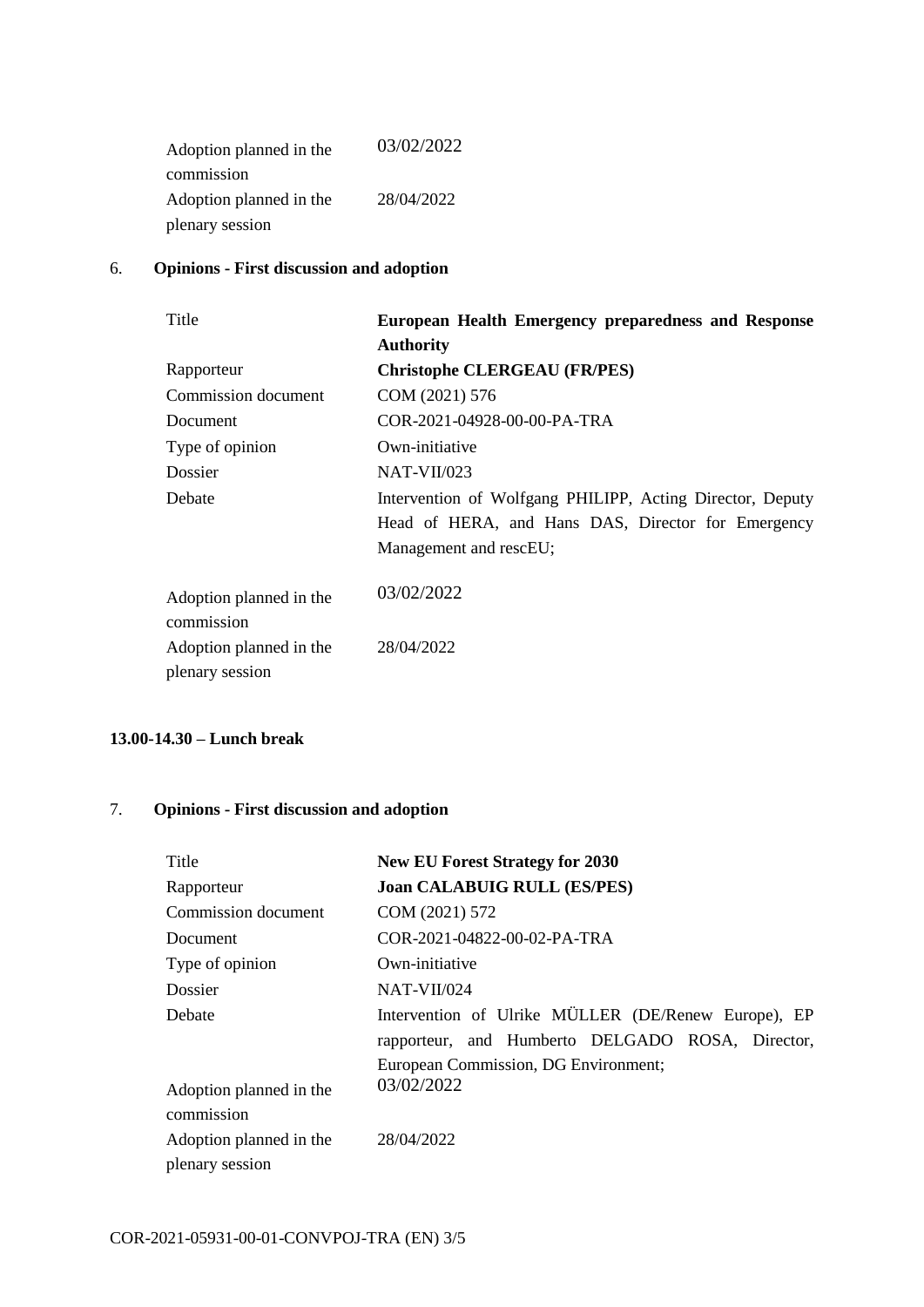- 8. Exchange of views with Markku MARKKULA, SEDEC rapporteur on "European missions":
- Health : beating [cancer](https://youtu.be/_vrWyI7qErc)
- [Restore our Ocean and Waters](https://youtu.be/L-rIQyhQajI) by 2030
- A [Soil Deal for Europe](https://youtu.be/53bbzE2IpKc)
- 9. **Any other business**
- 10. **Confirmation of the date of the next meeting: 31 March 2022**

### **End of meeting**

| <b>Working languages:</b>    | 23        | BG/ES/CS/DA/DE/ET/EL/EN/FR/HR/IT/LV/LT/HU/MT/N<br>L/PL/PT/RO/SK/SL/FI/SV |
|------------------------------|-----------|--------------------------------------------------------------------------|
| <b>Interpreting:</b>         | 13        | ES//DE/EN/FR/IT/HU/NL/PL/PT/                                             |
| (participants may speak and  |           |                                                                          |
| listen to)                   |           |                                                                          |
| (participants may speak but) | <b>13</b> | ES/DA/DE/EN/FR/IT/HU/NL/PL/PT/RO/SL/SV                                   |
| not listen)                  |           |                                                                          |

**Amendments must be submitted through the online tool for tabling amendments (available on the Members' Portal at: https://memportal.cor.europa.eu/).**

**N.B.: Only members of this commission and alternates delegated to attend the meeting will be entitled to travel and subsistence payments.**

**The meeting will be a hybrid one. Members will receive the necessary information to connect to the remote-meeting platform in due course before the meeting.**

*This agenda is sent to all members of the NAT commission for information. Please be aware that your participation (or delegation to participate) and entitlement to any payment or reimbursement are subject to one) the validity of your mandate as a member of the Committee of the Regions at the moment of the meeting, and 2) the relevant CoR regulations applicable to online meetings that are in force at the moment of the meeting.*

*Members are asked to use the online system for the delegation of presence and voting rights in order to confirm their participation in the online meeting or to notify the secretariat of any delegation of presence to another member or alternate under Rule 5(2) of the Rules of Procedure. The online system is accessible through the Members' Portal on the CoR main website.*

**The Helpdesk (+32-2-546-9697) e-mail: helpdesk@cor.europa.eu will be happy to provide any further assistance you may need.**